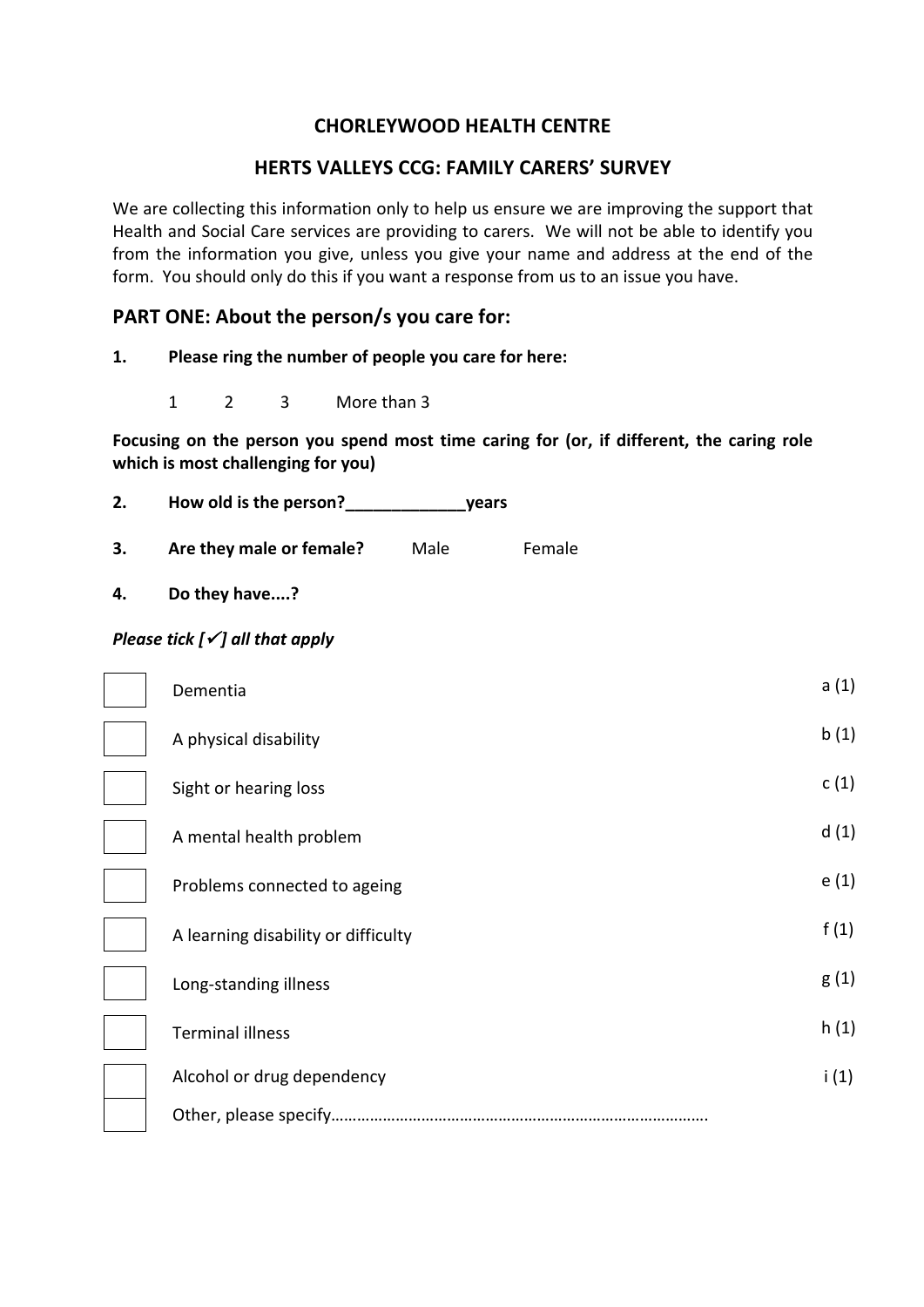# **5.** Where does the person you care for usually live?

# *Please tick* [ $\checkmark$ ] one box

With me Within ten miles of me Further than ten miles from me

## 6. Has the person you care for had to attend hospital in an emergency in the last year?

Yes No Don't know

**7.** If yes was this in any way to do with you not having the information or support you **need?**

No not at all **Partly** It could have been prevented

If it could have been prevented, what could have helped prevent it?

# 8. Does the person you care for use the same GP practice?

Yes No Does this cause you any difficulties? 

If this causes you any difficulty, please tell us about them here.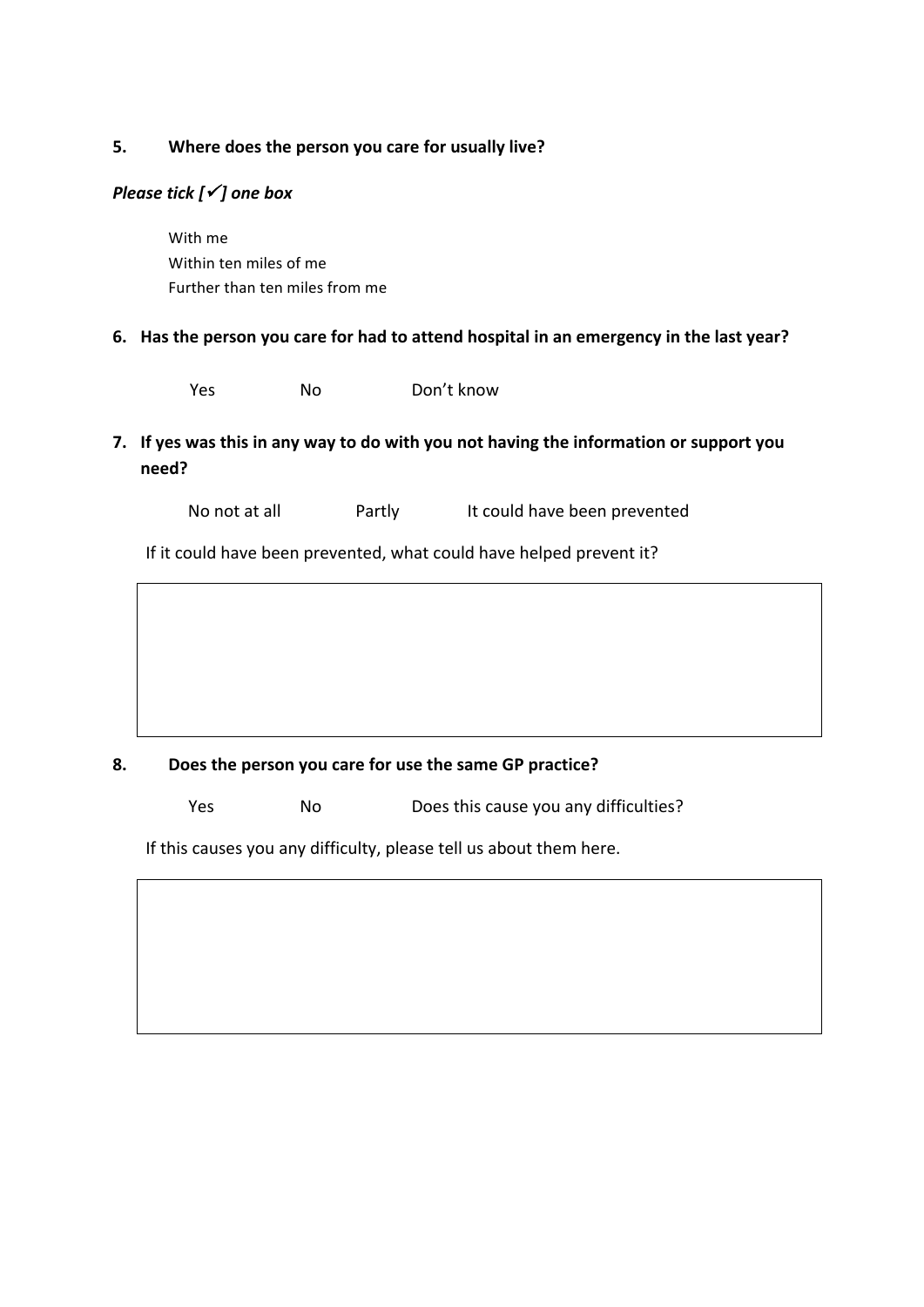# **PART TWO: About You**

|    | 1. Your gender:                                                                                                                          | Male       | Female    |                              |                                                                      |       |
|----|------------------------------------------------------------------------------------------------------------------------------------------|------------|-----------|------------------------------|----------------------------------------------------------------------|-------|
|    | 2. Your age:                                                                                                                             | Under 18   | 19-44     | 45-64                        | $65 - 79$                                                            | $80+$ |
|    | 3. How many hours do you spend caring in total per week?                                                                                 |            |           |                              |                                                                      |       |
|    |                                                                                                                                          | 1-19 hours | $20 - 49$ | $50+$                        |                                                                      |       |
| 4. | How long would you say you were caring before you saw yourself as a carer?                                                               |            |           |                              |                                                                      |       |
|    |                                                                                                                                          |            |           |                              | I realised straight away Less than a year Between 1 year and 3 years |       |
|    | Longer - state how many years                                                                                                            |            |           |                              |                                                                      |       |
|    | What was it that first made you think of yourself as having a caring role? Please tell us<br>which of the following was the main reason: |            |           |                              |                                                                      |       |
| 5. |                                                                                                                                          |            |           |                              |                                                                      |       |
|    | I work in health and social care                                                                                                         |            |           | I saw something in the media |                                                                      |       |
|    | HertsHelp                                                                                                                                |            |           | Friends or family            |                                                                      |       |
|    | My GP practice                                                                                                                           |            |           | <b>Social Care</b>           |                                                                      |       |
|    | The internet                                                                                                                             |            |           | Carers in Hertfordshire      |                                                                      |       |
|    |                                                                                                                                          |            |           |                              |                                                                      |       |
| 6. | Do you consider yourself to have ongoing health problems of your own?                                                                    |            |           |                              |                                                                      |       |

7. If you consider yourself to have health problems, please tick any of the following that **apply to you:**

Depression and/or anxiety Muscle problems and pain including osteoarthritis, back problems, neck problems. Insomnia and/or sleep disturbance Stress High blood pressure Heart problems Diabetes Obesity Lack of exercise Smoking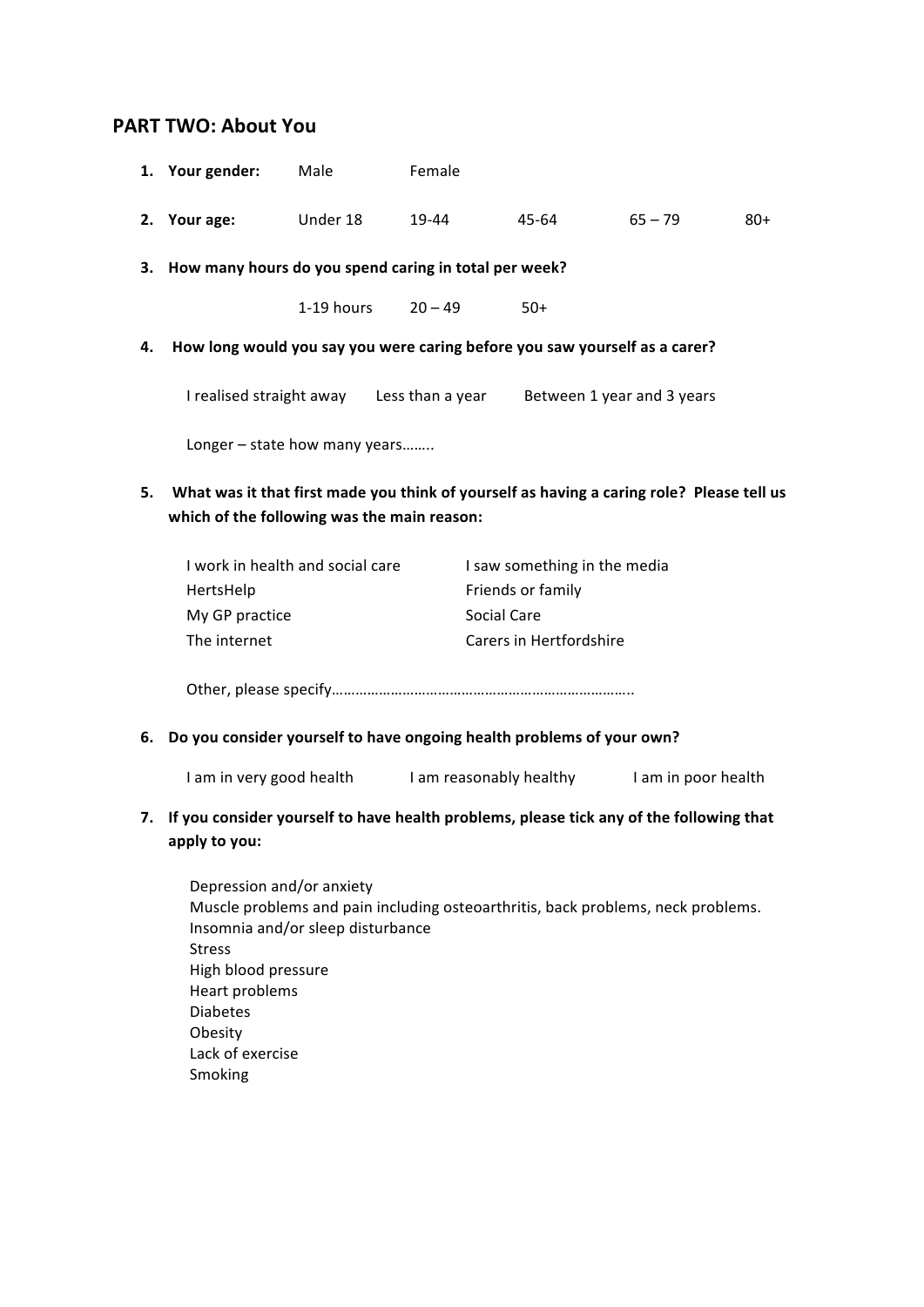## 8. Are there other problems that make your life difficult, please tick any of the following that **apply to you:**

Financial problems I am of working age but can no longer work I am of working age but worried I will have to give up work housing problems the caring role is affecting my health I find it hard to find time for my own health appointments I find it hard to leave the person I care for I have lost touch with friends and/or family

## **Our Carers' Register**

| Were you aware you were on the practice's carers' register?<br>9.          |     |            |  |  |
|----------------------------------------------------------------------------|-----|------------|--|--|
| Yes                                                                        | No. | Don't know |  |  |
| 10. Do you feel it has helped you get the right support from the practice? |     |            |  |  |
| Yes                                                                        | No. | Don't know |  |  |
| 11. Do you feel the practice as a whole is keen to support carers?         |     |            |  |  |
| Yes                                                                        | No. | Don't know |  |  |
| 12. Do you feel the practice has the skills it needs to support carers?    |     |            |  |  |

# **Flu jab**

#### 13. Have you been offered a flu jab because you are a carer?

Yes No Don't know

### **14. Did you take up the offer?**

Yes No Don't know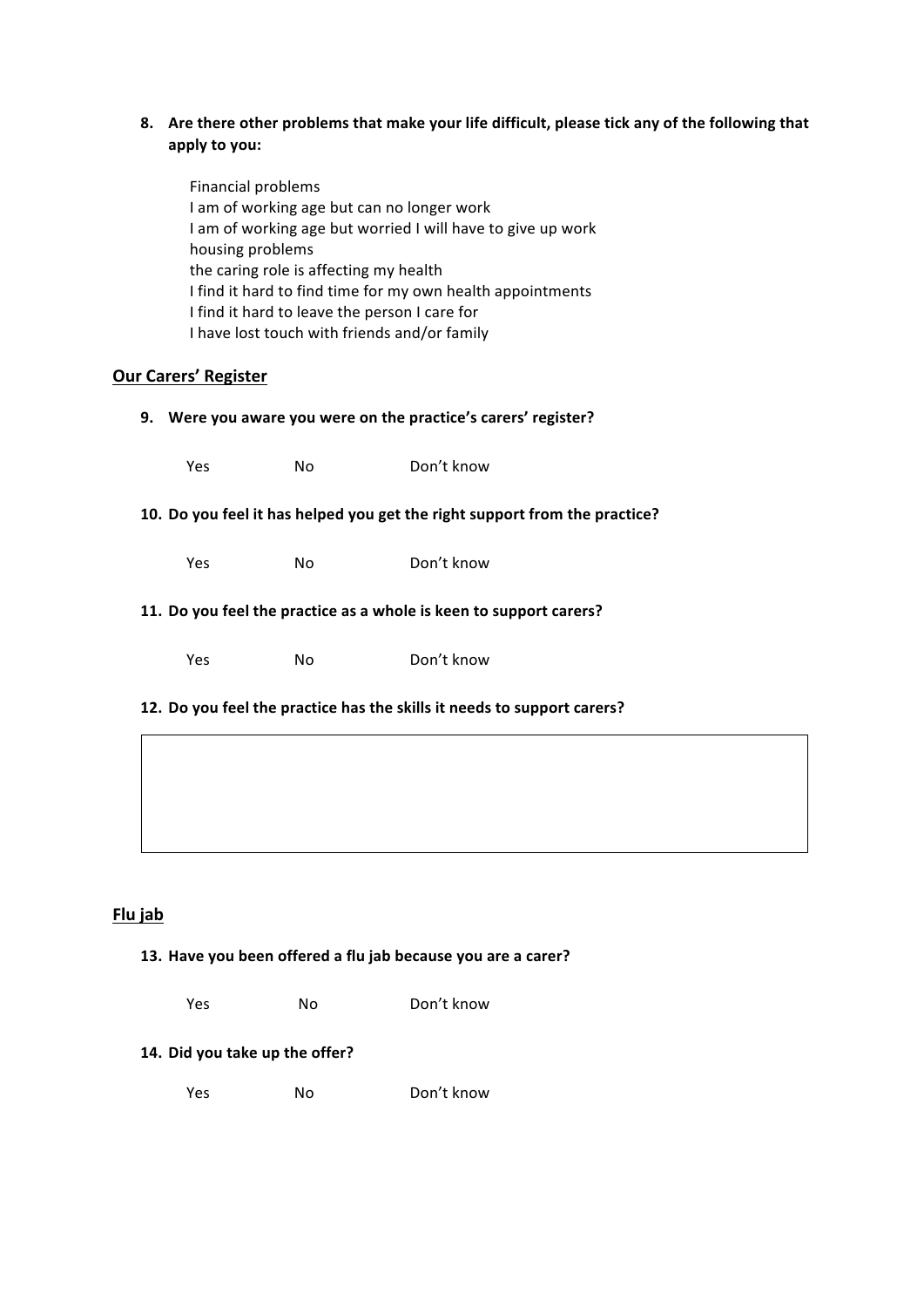### **Carers' Health check**

#### 15. Have you been offered a 'carers' health-check'?

Yes No Don't know

#### **16. Did you take up the offer?**

Yes No Don't know

### 17. If yes did you find the health check:

Very helpful Helpful Neither helpful nor unhelpful

Unhelpful Very unhelpful

### **Carers' noticeboard/information**

#### 18. Does the surgery have a place where information for carers is clearly displayed?

Yes No Don't know

#### 19. If yes, have you found the information helpful?

Yes No Don't know

#### **20.** Does the practice offer flexible appointments for carers?

Yes No Don't know

### **21. If yes, have you made use of the offer?**

Yes No Don't know

#### **22. If yes: how did you find the ability to make flexible appointments?**

Very helpful Helpful Neither helpful nor unhelpful

Unhelpful Very unhelpful

### **Practice Carers' champion**

- 23. Do you know who the carers' champion is/who carers should speak to at the practice?
	- Yes No Don't know

### **24. Have you ever spoken with them?**

Yes No Don't know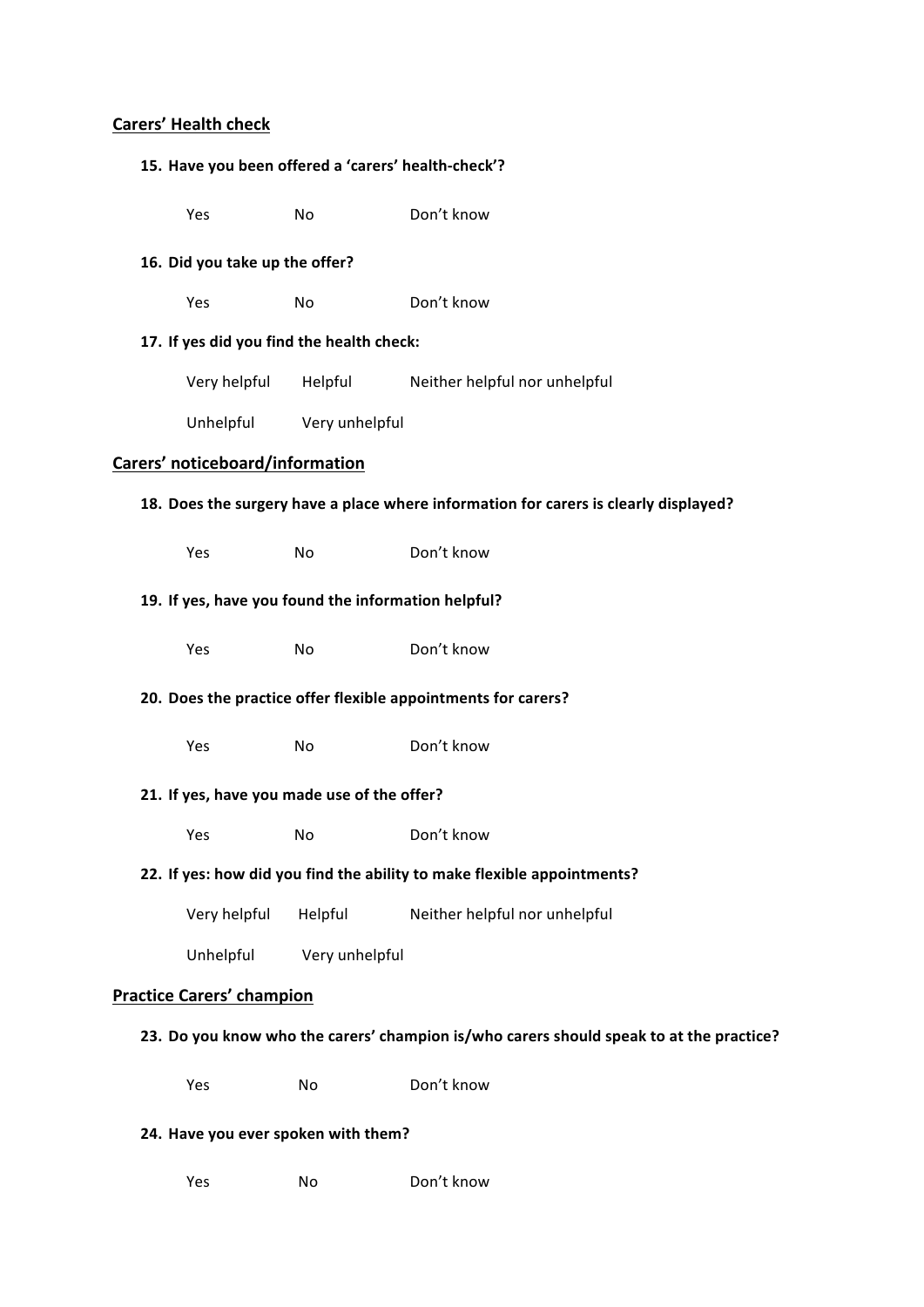### **25. If yes did you find this helpful:**

|                                                                                                         | Very helpful                   | Helpful                   | Neither helpful nor unhelpful                                                                  |  |
|---------------------------------------------------------------------------------------------------------|--------------------------------|---------------------------|------------------------------------------------------------------------------------------------|--|
|                                                                                                         | Unhelpful                      | Very unhelpful            |                                                                                                |  |
|                                                                                                         | <b>Carers in Hertfordshire</b> |                           |                                                                                                |  |
|                                                                                                         | 26. Has the surgery:           |                           |                                                                                                |  |
|                                                                                                         |                                |                           | a) given you information about Carers in Hertfordshire or;                                     |  |
|                                                                                                         |                                |                           | b) did the surgery ask if you were happy for Carers in Hertfordshire to get in touch with you? |  |
|                                                                                                         | Yes                            | No                        | Don't know                                                                                     |  |
| 27. If a) have you contacted Carers in Hertfordshire?                                                   |                                |                           |                                                                                                |  |
|                                                                                                         | Yes                            | <b>No</b>                 | Don't know                                                                                     |  |
| 28. If b) did Carers in Hertfordshire contact you in a timely way?                                      |                                |                           |                                                                                                |  |
|                                                                                                         | Yes                            | No                        | Don't know                                                                                     |  |
| 29. Whether you contacted Carers in Hertfordshire, or they got in touch with you, did you find<br>them: |                                |                           |                                                                                                |  |
|                                                                                                         | Very helpful<br>Unhelpful      | Helpful<br>Very unhelpful | Neither helpful nor unhelpful                                                                  |  |
| <b>Other services</b>                                                                                   |                                |                           |                                                                                                |  |

**30.** If you or the person you care for has needed assessment or services from other organisations (Social Care, Community Nursing, Hospital etc) have you found the different services work together well?

Not an issue Yes No Don't know

**31.** If you have had an experience (good or bad) of how services work together to help you, please tell us how we could learn from it.